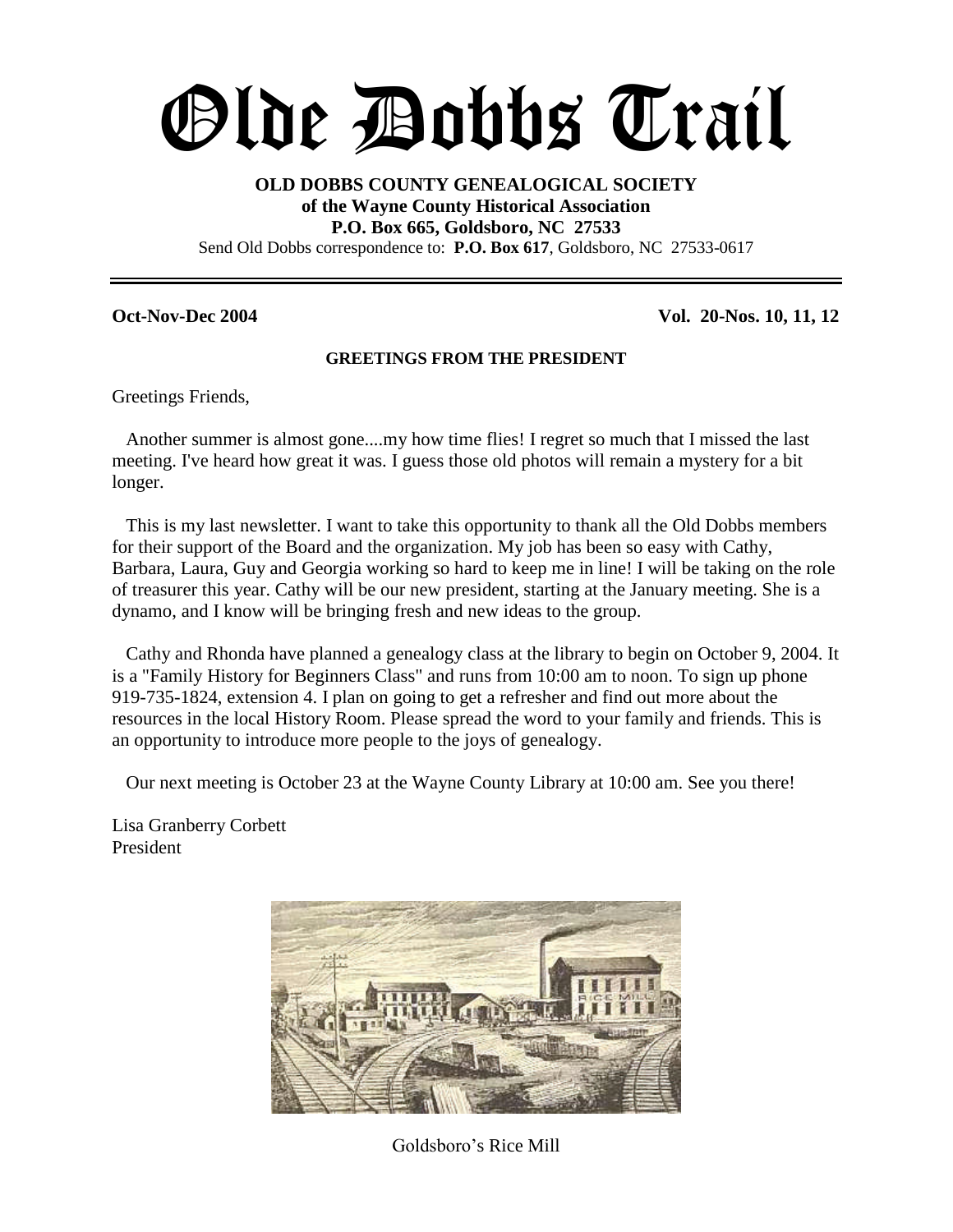#### **OLD DOBBS COUNTY GENEALOGICAL SOCIETY**

July 24, 2004

The Old Dobbs County Genealogical Society met on April 24, 2004 at the Weil Auditorium, Wayne County Public Library in Goldsboro, NC. Vice president, Cathy Blow, called the meeting to order, welcomed the members and guests, and led us in the Pledge of Allegiance. Barbara Lancaster led us in prayer. There were 22 people present. The minutes from our previous meeting were approved as printed in the newsletter.

For old business, Cathy Blow reported that volunteers are still needed for surveying cemeteries and proofreaders are needed to proof Volume I before it goes to the publisher. With volunteer help, we hope to have it at the publisher by October 1. Volunteers are also needed to help survey Old Mill Cemetery that will be included in Volume 2.

Old Dobbs will conduct a beginner's genealogy workshop in October to be held at the Wayne County Public Library. More details will be forthcoming. We hope to sponsor a Quaker genealogy workshop at a later date.

Guy Potts encouraged members to start writing family histories to be included in an Old Dobbs Heritage Book. Members are encouraged to participate. We will be sending out guidelines in our next newsletter.

Past president, Billy Herring, submitted the following report from the nominating committee:

The nominating committee is pleased to offer the following slate of officers for your consideration. These officers will serve for a two-year period beginning January 2005. The election will occur at the next meeting, October 23, 2004. The floor will be open for additional nominations at that time.

President - Cathy Blow

1st Vice President - Guy Potts

2nd Vice President - Lynn Johnson

Recording Secretary - Barbara Lancaster

Corresponding Secretary - Lisa Corbett

Treasurer - Lisa Corbett

As for new business, it was decided to purchase the microfilm of Wayne County Loose Estate Records. Two rolls would be purchased in memory of deceased Old Dobbs member, Nancy Taylor, and the society would purchase the other four rolls.

Our speaker was Steve Massengill from the State Archives, who presented an interesting program on the subject of early photography and photographers in the state and Goldsboro. We received several handouts regarding the care and storage of old photographs and most importantly, put as much information on the back of them as possible, including names.

Our next meeting will be at 10:00 a.m., October 23, 2004 at the Wayne County Public Library in Goldsboro, NC. Submitted by Barbara Lancaster, Recording Secretary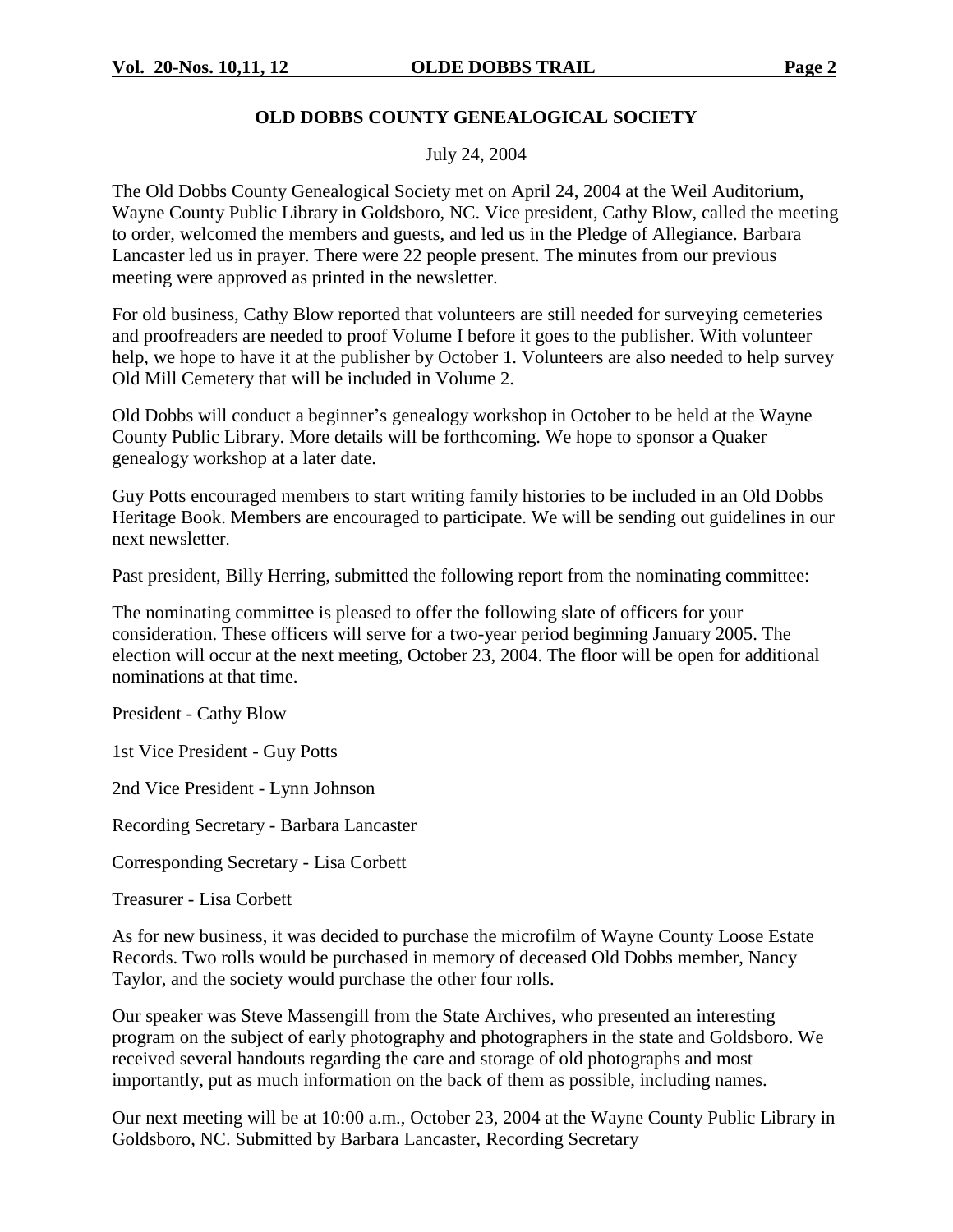New books added to the Local History Room

History of Edgecombe County North Carolina – by J. Kelly Turner Deaths and Marriages from Tarboro, North Carolina Newspapers: 1824-1865 – Hugh Bucknor Johnston North Carolina Headrights: A List of Names, 1663-1744 – Carolina B. Whitley A Legal History of Slavery in the United States –Robert B.Shaw Abbreviations and Acronyms: A Guide for Family Historians – Kip Sperry Reading Early American Handwriting –Kip Sperry Professional Genealogy –Elizabeth Shown Mills From Heaven to Harm's Way – William N. Holloman

Online Book Indexes - These items are full text online.

Name Index to The History of Wayne County by Judge Frank A. Daniels Name Index to Strangers in the Land by Moses Rountree Name Index to War Time Reminiscences by J.M. Hollowell

~~~~~~~~~~~~~~~~~~~~~

#### **Ouery**

Mary Lois Harrison, 19738 Gulf Blvd, Indian Shores, FL 33785 – will share info on Bass Family of Wayne –need maiden name of Sarah Bass, d. 1826 (maybe Kennedy), wife of Edward Bass, d. ca 1802. Need parents of Sarah McKinnie Bass, b ca 1730, wife of Richard Bass, b ca 1730; parents of Edward Bass. Does anyone have info on Thomas Howard who lived in Wayne in mid 1700s ?

~~~~~~~~~~~~~~~~~~~~

Announcement

Edgecombe County Genealogical Society Workshop –Friday, September 24, 2004, 8:30 am – 4:00 pm. Speakers: Margaret Hoffman, Tim Rackley and David Gammon. For more information contact Kim Huskins Webb, 252-823-1141. See enclosure.

~~~~~~~~~~~~~~~~~~~~~

CHILD KICKED BY MULE - GOLDSBORO, Sept 14, 1940. Joyce Williams, eight-year-old daughter of Mr. and Mrs. Frank Williams, of Mt. Olive, is in serious condition in Goldsboro hospital, having been kicked on the head by a mule in the lot at her home this morning. Her skull was fractured, necessitating the removal of a large amount of shattered bone.

Greensboro, N.C. Daily News, Sunday, September 15, 1940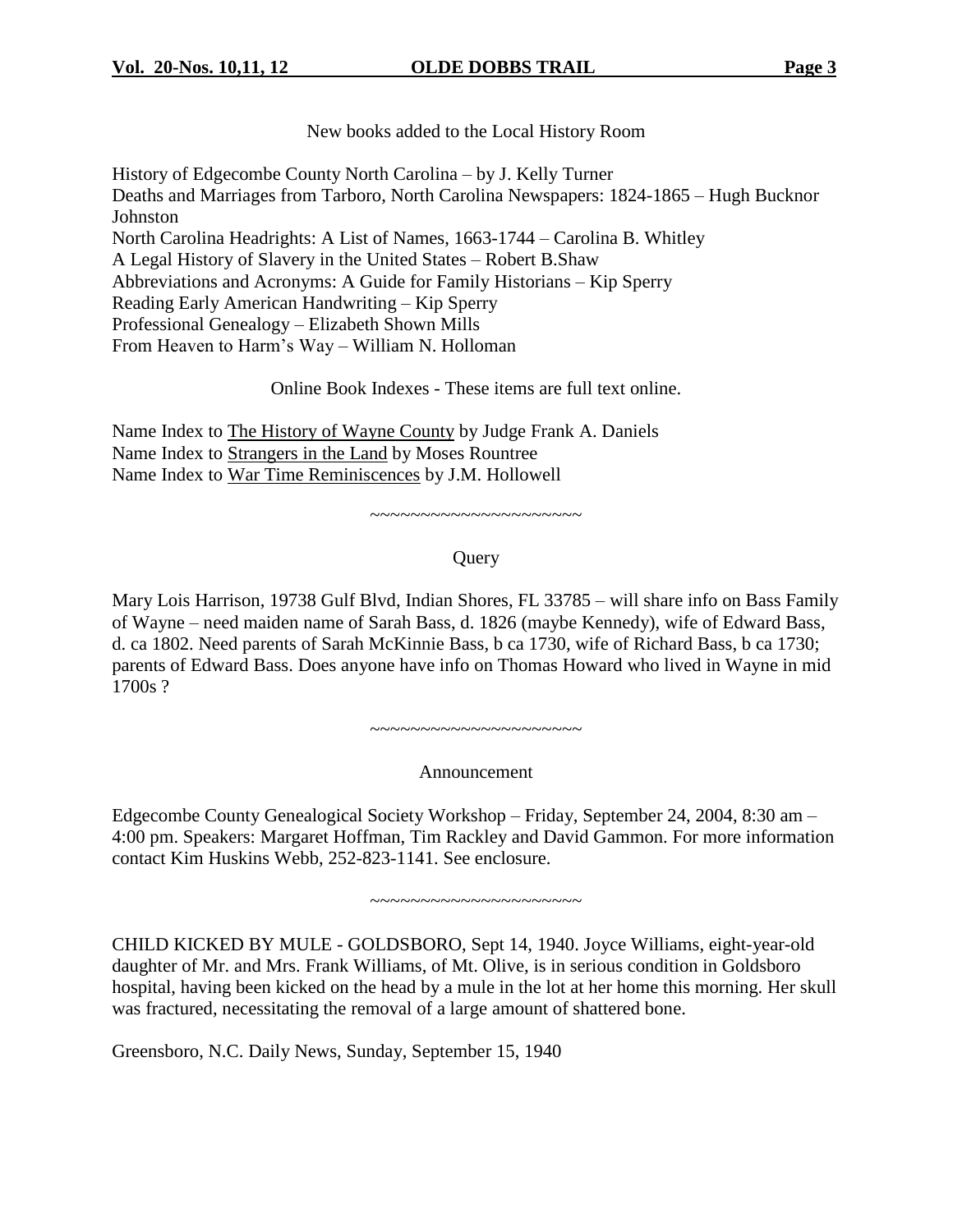#### Contributed by Laura Alley

Wayne County Clerk of Superior Court Minutes - Court of Equity, 1839-1850

Spring term 1840

Nathan ALTMAN et als  $\qquad \}$  $\mathbf{v}\mathbf{s}$  } Nicholson WASHINGTON }

The Clerk & Master returned the following report - In pursuance of the Order of reference made in this Cause at full term 1839, I have made publication in the Raleigh Star published in the City of Raleigh for six successive weeks for the said heirs of law & distributes to appear before me at the Court house in Waynesborough on the 19<sup>th</sup> & 20<sup>th</sup> days of February 1840, where upon Viz on the 19<sup>th</sup> day of February 1840 I was attended by Nathan ALTMAN & Edith INGRAM a surviving brother  $&$  sister of the said Zilpha BUNN dec'd and having taken the testimony of the said Nathan ALTMAN, as to who are the other heirs & distributees of said Zilpha, which is herewith returned  $\&$  do therefore report, that the said Zilpha BUNN dec'd had two brothers  $\&$ three sisters of whom the said Nathan ALTMAN is one of the said brothers & is now surviving & one of the heirs & distributees of said Zilpha BUNN  $\&$  is entitled to a distributive share of one fifth of the personal estate of said Zilpha

Thus Edith INGRAM is one of the sisters of said Zilpha is now surviving is one of the heirs  $\&$ distributees of said Zilpha & is entitled to a distributive share of the personal estate of said Zilpha

That Morning LEE one of the other sisters of said Zilpha died before the said Zilpha that the said Morning had ten children, four of whom, Maria INGRAM, Lewis LEE, Apsa LEE, & Nancy BUNN, died before the said Morning, that the said Morning LEE left six children her surviving who are Susanna wife of Asa BRYAN, Lenard LEE, Thomas LEE, John LEE & Edith who was Edith PARKER afterwards Edith TEW & now a widow, and Joanna wife of Thomas C. CLIFTON, the last named six to Wit the said Susanna BRYAN, Lenard LEE, Thomas LEE, John LEE, Edith TEW, & Joanna CLIFTON are heirs at law and distributees of the said Zilpha BUNN dec'd, and are jointly entitled to a distributive share of one fifth of the personal estate of the said Zilpha BUNN dec'd or one thirtieth part each

That Lydia FAIL one other sister of the said Zilpha who died before the said Zilpha had nine children one of whom Edith FAIL died before her leaving two illegitimate children, and one other Alexander FAIL who died since the said Lydia leaving children, the other seven of whom are now surviving, William FAIL, Nancy wife of Edward LEE, Elizabeth wife of Thomas COLE, Zilpha FAIL, Edney wife of Bennet BLACKMAN, Needham FAIL & Lewis FAIL are heirs at law  $\&$  distributees of the said Zilpha BUNN dec'd and are jointly entitled to one fifth of the personal estate of the said Zilpha, or one thirty fifth part each

That said Joel ALTMAN was the other brother of the said Zilpha BUNN dec'd & left heirs surviving five children viz Phereby wife of John ATKINSON, Richard ALTMAN, Wiley ALTMAN, Joel ALTMAN, & Nancy wife of Mark TAYLOR who are the heirs at law & distributees of said Zilpha & are entitled to a distributive share of the personal estate jointly of one fifth or one twenty fifth part thereof each, all which is respectively submitted Feby 20, 1840 Jas Griswold C & M E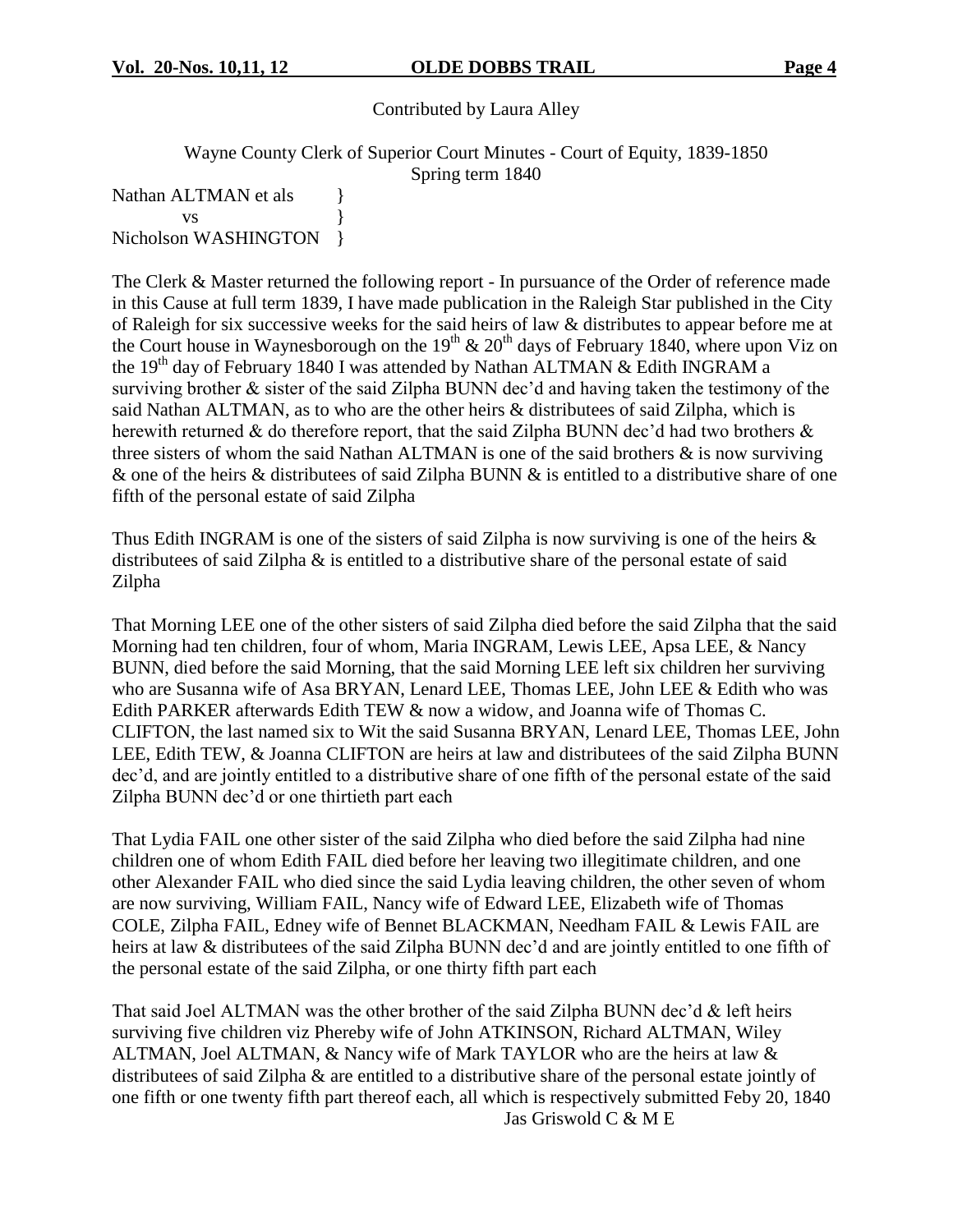Gleanings from Dobbs County Dobbs Miscellaneous Records Call #34.001

Deed from Joshua Herring of Dobbs Co. to "my well beloved son-in-law Matthew Moseley and Betty his wife my daughter" date 22 Feb 1783

Deed from Joshua Herring to "my well beloved daughter Mary Taylor" - 6 Apr 1778

Deed from Henry Taylor & Mary his wife to Robert Taylor this land is part of the land deeded to said Mary by Joshua Herring - 1 Aug 1783

Treasurers & Comptrollers Papers –Co. Settlement with the State Box 38

Apr. Inferior Court 1772 – James Grant, poor & infirmed recommended he be exempt from paying taxes & doing public duties

Oct. Inferior Court 1772 – Robert Hamilton, Abraham Hays Sr., George Hinson, John Mozingo, all recommended to be exempt from paying taxes  $\&$  doing public duties as poor, aged  $\&$ infirmed

Jan. Inferior Court 1773 – William Bell, Constable, for keeping John Cato who was committed to his care as a horse thief for eight days & for conveying him to Newbern goal

~~~~~~~~~~~~~~~~~~~~

NC Archives –Wayne County - Miscellaneous Records, 1788-1936 CR 103.928.9, Marriage License Consents, No dates, 1891-1910 [these are hand written partial pages to the Register of Deeds]

Beston, NC –I Eadie Sutton write this showing that i am satisfied with George Wooten to get a license for Sallie Sutton she is 19 years old - your respectful, Eadie Sutton - George (x) Wooten Witness J.A. Washington

I hereby give my consent for license to be issued for the marriage of my daughter Effie Wiggins to Robert Crawford – July 30, 1910 – John (x) Wiggins – Witness W.G. Britt

I hereby give my consent for license to be issued for the marriage of my daughter Myrtle Hollingsworth to W.M. Mashburn, Mch 19, 1910 – J.A.  $(x)$  Hollingsworth – Wit W.G. Britt

I hereby give my consent for license to be issued for the marriage of my daughter Maggie Lewis to R.L. Ward – Nancy (x) Lewis – Wit J.E. Mayo – May 16, 1910

November 7, 1910 – I am willing for Griffin Elage to marry Hattie L. Moore – this is from W.T. Moore an Minnie Moore, her age is 16 years old

Buck Swamp Township, Dec 20/10 Wayne County – To the register of Deeds of Wayne County, NC you have my full permission to grant to Mark D. Savage licens to marry Core L. Collins, she being my daughter and she is 18 years old – C.H. Collins – Witness Pinkney Vann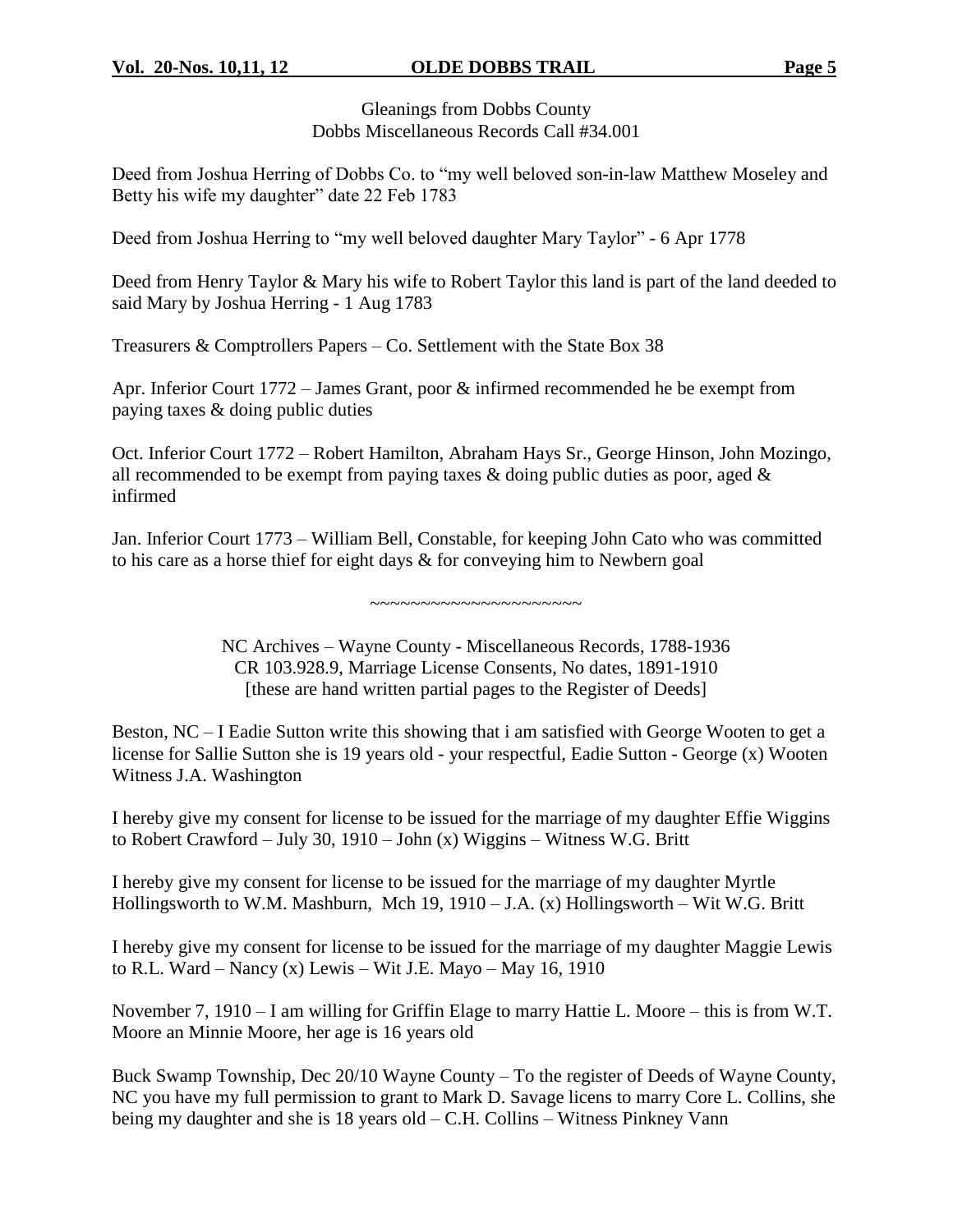#### **Vol. 20-Nos. 10,11, 12 OLDE DOBBS TRAIL Page 6**

I hereby consent to the marriage of my daughter Lucy Braswell aged 17 years to Arthur Coley March 9/10 – ISaiah Braswell – Wit J.A. Washington

I hereby consent for license to be issued for the marriage of my daughter Olivia Lam to E.A. Pate  $-$  Dempsey (x) Lam, Jan'y 29, 1910 – Witness W.G. Britt

Feb 7, 1910 –my son Walter is of ague so you can let him have some papers it is all rite with me –J.A. Artis

W.G. Britt Reg of Deeds for Wayne County, Goldsboro, NC – La Grange, Aug't  $31<sup>st</sup> 1910$  – Dear Sir, I the undersigned do hereby consent for my daughter Carry Spence to marry Clyde Foss of Lenoir County she being underage – Alexander Spence – Witness: F.B. Fields

This is to certify that we are willing and do hereby give our consent to the marriage of our daughter Alice Thompson 17 years old to Leon D. Thompson – Mary J. Thompson (Mother) C.B. Thompson (Father)

With my concence and wife we are willing for my daughter Charity Artis and Andrew Coley to get marrage it is satisfaction with us she is of age she 19 in years –Richard Artis an wife Susia Artis

I here by give my consent for license to be issued for the marriage of my daughter Littie Ezzell to George Brown –James Ezzell –Witness: J.B. Ezzell

I hereby give my consent for license to be issued for the marriage of my daughter Lizzie Hooks to Henry Baggett – Alex  $(x)$  Hooks – Witness: W.G. Britt

March – Mr. Britt – issue some license for my daughter Carrie Parks – John Parks, Sarah Philips

Clark Davis –Ann Jones are both willing for Charlie Jones to have his liseome Charlie Jones is 19 years old –Marry Sanders age 18

I hereby give my consent for license to be issued for the marriage of my daughter Emma Strickland to Luther Pearce – Matthew  $(x)$  Strickland – Witness: W.G. Britt

I hereby give my consent to the marriage of my daughter Henrietta Holland to Mr. Jesse Pike – O.H. Holland

I hereby give my consent for license to be issued for the marriage of my daughter Victoria Lewis 17 years old to Luby Jackson – Kathern  $(x)$  Lewis – Witness: Isaac  $(x)$  Lewis

Dear Sir, if Henry Pender applies to you for a marriage license for Minnie Rouse I don't think there will be any danger in letting him have them. I don't know her exact age some says she is 17 and some 18, she has been staying with me four years and has neither father or mother –J.B. Stallings – Dec 3, 1908

Mr. W.G. Britt –Dear Sir, this is to certify that I give my consent to the marriage of my daughter Mildred to Wiley Tilton  $-$  J.H. Dixon  $-$  Witness: W. Tilton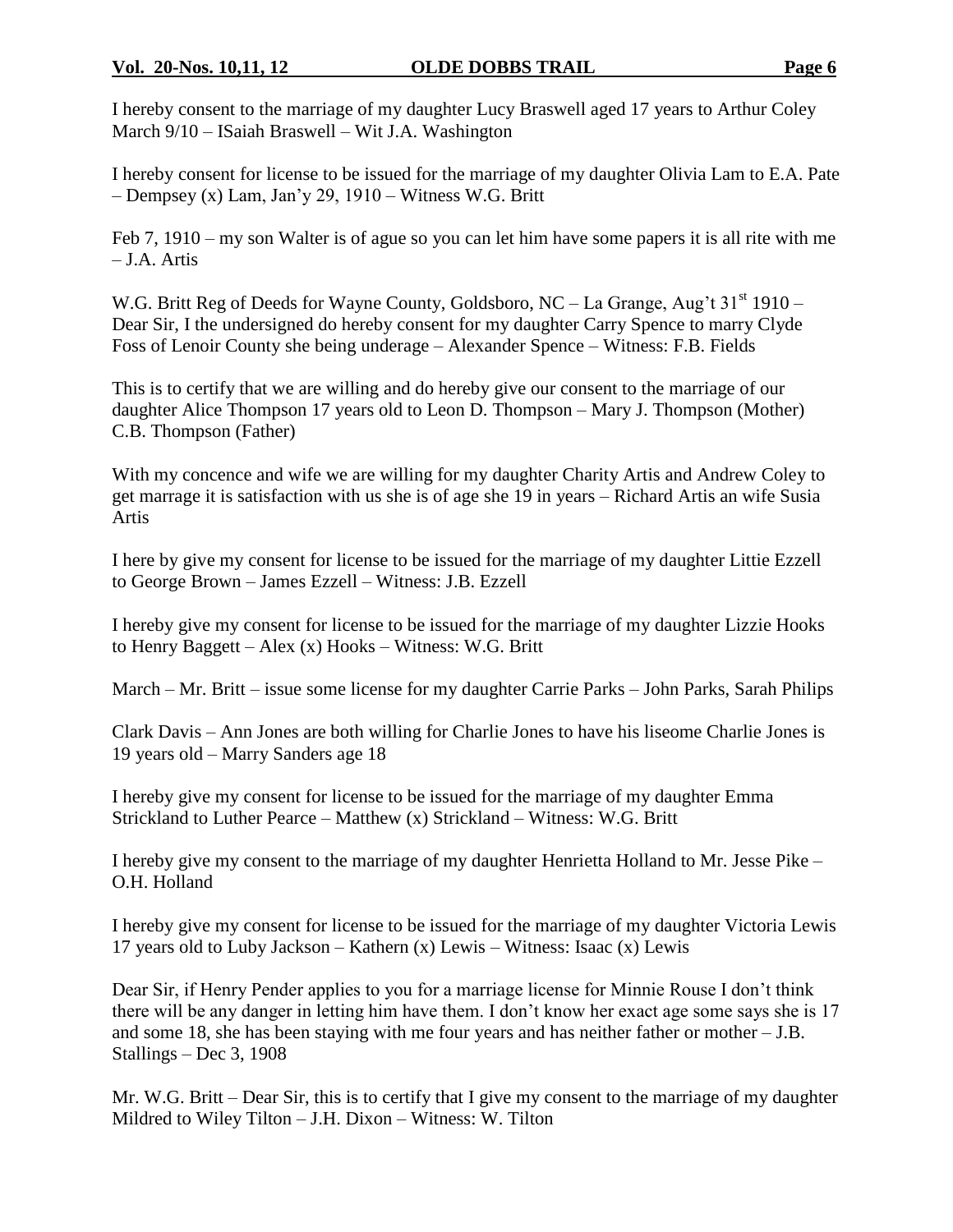I hereby give my consent for license to be issued for the marriage of my daughter Clara Herring to John Carson – Daniel  $(x)$  Herring

I hereby give my consent for license to be issued for the marriage of my daughter Josephine James to George Jackson  $-G.G. (x)$  James – Witness: L.C.M. Cullin

I am willine for my daughter Mary to marry Thomas L. Thompson – Miss Etta Brafford

I hereby give my consent for license to be issued for the marriage of my daughter Minnie Batten to Ira Dail – Mary  $(x)$  Batten – Witness: D.D. Peele

I hereby give my consent for license to be issued for the marriage of my daughter Dora Lane to L.V. Byrd – B.D. Lane – Witness: W.E. Pate

I hereby give my consent for license to be issued for the marriage of my daughter Flora Westbrook to Timothy Fields - Wash Westbrook

I Frank Jarrell and Fronie Jarrell do hereby certify that I am willin for you to issue license for Laid Jarrell and Addie Druin – Frank (x) Jarrell, Fronie (x) Jarrell – D.L. Hines JP

Sept  $5$  – this is to show that I concent for my daughter (Mattie) and Mr. Walter Grady to marry – D.E. and Emma Jones

Dear Sir –Please send license by return mail for the marriage of Mingo Ward colored age 25 years son of Lam Ward living, mother dead to Lizzie Smith age 21 years daughter of Wright Smith mother dead – all of Wayne County – B.F. Aycock

I hereby give my consent for license to be issued for the marriage of my daughter Pearl Williams to Jonah Simmons – Clarissa (x) Williams – Witness: W.G. Britt

I hereby give my consent for license to be issued for the marriage of my daughter Sudie Hinson to M.B. Caraway –Nancy Pairsh –Wit: Councel Radford, H.B. Carraway, Mary Carraway

Mattie Olier Woolard born June 5 1891 in Beaufort Co now live in Kinston NC – Mrs. Julia Woolard, Mr. J.H. Woolard

Goldsboro NC –July 27 1907 –This is to certify that my daughter Maude Tyndall is nineteen years of age and that I have no objections to her marrying John Smith – Birtie Best, C.B. MacCandless, Matthew M. Johnson

I hereby give my consent for license to be issued for the marriage of my son Ed Williams to Lula Hughes – Martha L. Davis – Witness: W.A. Holloman, November 16 1907

I hereby give my consent for license to be issued for the marriage of my daughter Lilly Butts to Luby Smith, November 23 1907 – Nathaniel (x) Butts – Witness: George J. Smith

This is to certify that I am the mother of Edie Pearsall and that I am willing for her to marry Will Faison, signed this September 4, 1907 – Wit: Ronnie Atkinson, Rachel Pearsall, Joseph G. Brock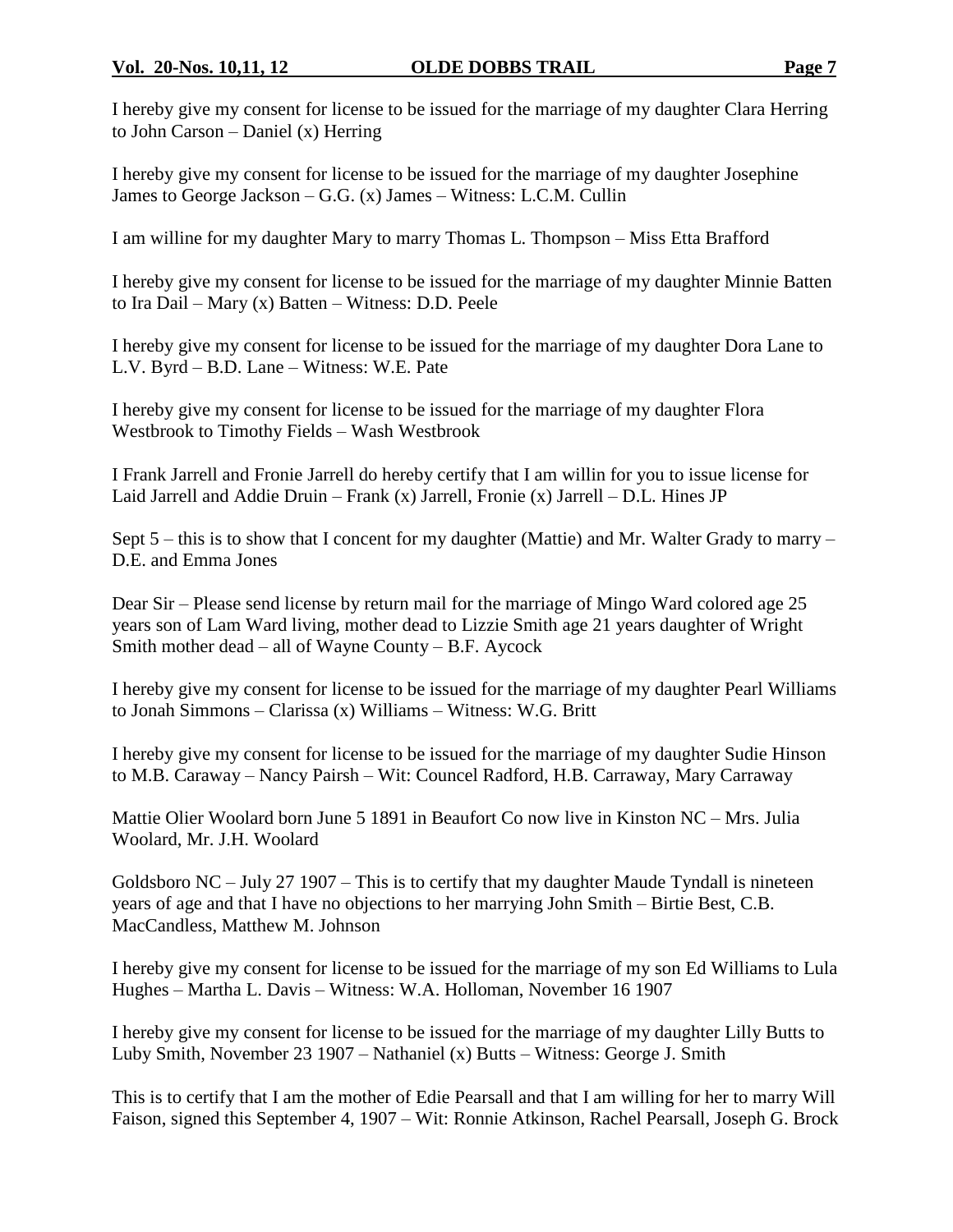I hereby give my consent for license to be issued for the marriage of my daughter Annie Beth Diggins to Henry Borden – Henrietta  $(x)$  Lam – Witness: W.G. Britt

I hereby give my consent for license to be issued for the marriage of my daughter Jennetta Coley to Jo Grantham – Nathan Coley, September 30/07

Mt. Olive NC – Well I am Eddie mother I am willing for will to have her my age is 43 years her father is 55 years Eddie aged 19 years Willie Faison aged 21 years mother dead father dead my name is Rachel Pearsall, Eddie Pearsall

January the 19 1907 – Mr. Britt pleas let Mr. Dennis Rose have licens to meary my daughter – Henry Etter Taylor, Phillis (x) Taylor

Monday  $25\ 1907 - Mr. Bowden, Dear Friend - May is home and ask me to write and tell you$ that she wanted to see you at your earliest convenience. I want to see you myself also don't expect you to come until after you get off from court our father will keep what is put in his care – A.J. Dawson

I hereby give consent to the marriage of my daughter Zinie Holland aged 18 years to J.W. Harris –September 30 1907 –Willis Holland, Fred M.C. Keel

This is to say that I fully consent that W.G. Britt Regr of Deeds for Wayne Co shall issue a marriage license for the marriage of my daughter Sudie Stafford who is under 18 years of age to

James Adams March 18 1907 –Lizzie Stafford –This is to further certify that I am now and have been head of my family 9 years – Lizzie Stafford – Witness: Hugh Humfly

March 12 1907 Emma Hodges will give the consense that Benson Port can mary my daughter Julia at the age or 18 years old –William Hodges

Mount Olive –June 5 1907, this is to certify that i am willing for the marriage of Sallie Kornegay to Bob Stilley and that said girl is of age –Witness: Bill Kornegay, Susan Kornegay

This is to certify that I G.M. Phillips and Pernecie his wife are willing for Darius and Stella Jones to marry this March 8 1907, Darius age 18 years

I hereby give my consent for license to be issued for the marriage of my daughter Ella M. Johnson to W.H. Hines 1910 –Leny Johnson

I hereby give my consent for license to be issued for the marriage of my daughter Nora Ginn to Lloyd Newsom –M.L. Ginn - October 24 1907 –Witness: Garfield James

I hereby give my consent for license to be issued for the marriage of my daughter Priscilla Davis to Daniel Anderson November 26 1907 –Rosa Bruton

April 2 1907 –This is to certify that I Mrs. L.A. Foust am responsible for Miss Lola Estelle Butler an orphan and hereby give my consent for her to marry to Mr. J.H. Summerlin – Mrs. L.A. Foust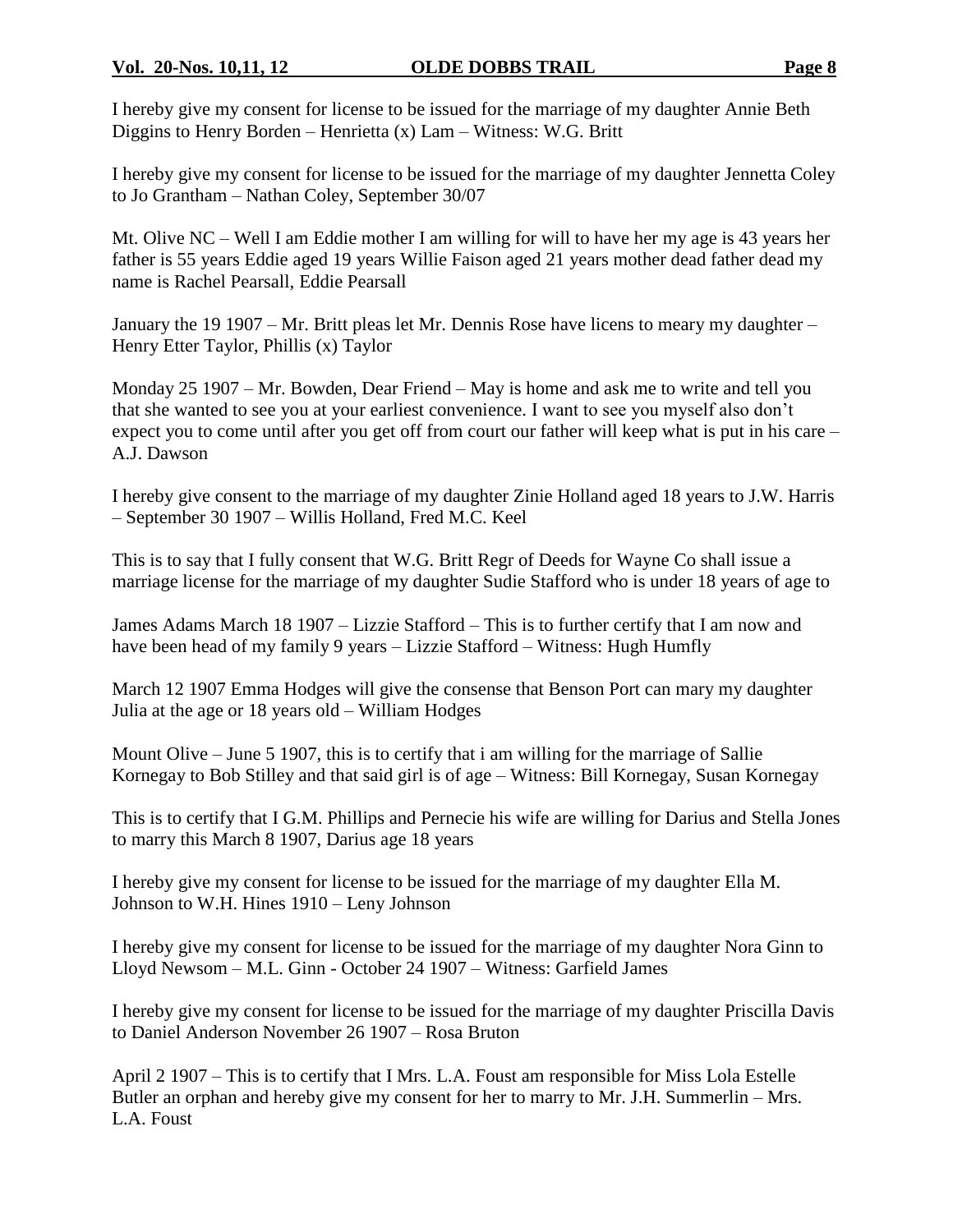I hereby give my consent for license to be issued for the marriage of my daughter Bibby Faircloth to Ben Coley – June  $28/07 - S.T.$  Faircloth

I hereby give my consent for license to be issued for the marriage of my daughter Miltie aged 16 years to W.N. Anderson – J.D. Newcomb – December 31 1907

This man Frank Reavis wants to git licens to marry Peoeby Sanders 23 years old and Frank Reavis 26 years old I think it is alright give him licens and oblige –Yours respectful –W.B Bowden

We hereby give our consent for license to be issued for the marriage of our daughter Beatrice Kirby to William Creech – Wit: B.L. Seymour, Morning Seymour – December 23 1907

You will plese let John Braxton have licens for the marig of my daughter Eveline –Yours truly – W.H. Wellons – January 8 1908 – Witness: Darek Mitchell

You will please issue marriage license for our daughter Gertrude Redic aged 16 years to marry Claud Freman and oblige –Mr. B.F. Redic, Mrs. B.F. Redic –Witness: J.D. Harris

Mr. S.C. McCullin sign this papper and I guess it will be all rite now my age is 21 so you no how old she is get them to me by Sunday –G.J. Jackson, Mt. Olive Box 24

I hereby give my consent for license to be issued for the marriage of my daughter Clara Price to John H. Dudley – J.B. Price – Witness: Ezekiel Price

I hereby give my consent for license to be issued for the marriage of my daughter Hatie (Katie?) Summerlin to Luther Hobbs – June 24 1908 – Witness: Mrs. Nannie Denning, Julia A. Curtis

June 7 1908 – Minie Davis the daughter of Clark and Harriett Davis 18 years old sistufied from Harriitt and Clark Davis to E.L. Smith that they is wiling for him to marry they daughter Minie Davis – from Clark Davis and Harriett Davis, Seven Springs, NC

Goldsboro –This is to certify that Hattie B. Sherard is willing that Henderson Thompson age 27 marry her daughter Elenora Sherard age 20 – Hattie B. Sherard

To the Register of Deeds Wayne County June 23/08 this is to certify I do concent to the marriage of my daughter Mattie – Malsa (x) Houston – Attest: J.W. Kinsey

Miss Annie Wolker's age appears see my books to be 21 years – that is she was 20 in Sept 1908 –E.T. Atkinson

Jany 22 1908 –I hereby give my consent for license to be issued for the marriage of my daughter Lila Caraway to Council Radford –George (x) Carraway –Witness: W.G. Britt

Dear William. If Pas Cox goes to you after marriage license for any body you can depend on what he says – M.E. Britt – Feb  $5<sup>th</sup> / 08$ 

I hereby give my consent for license to be issued for the marriage of my daughter Daisy Bunn to William Fort – May 16 1908 – Daniel (x) Bunn – Witness: W.G. Britt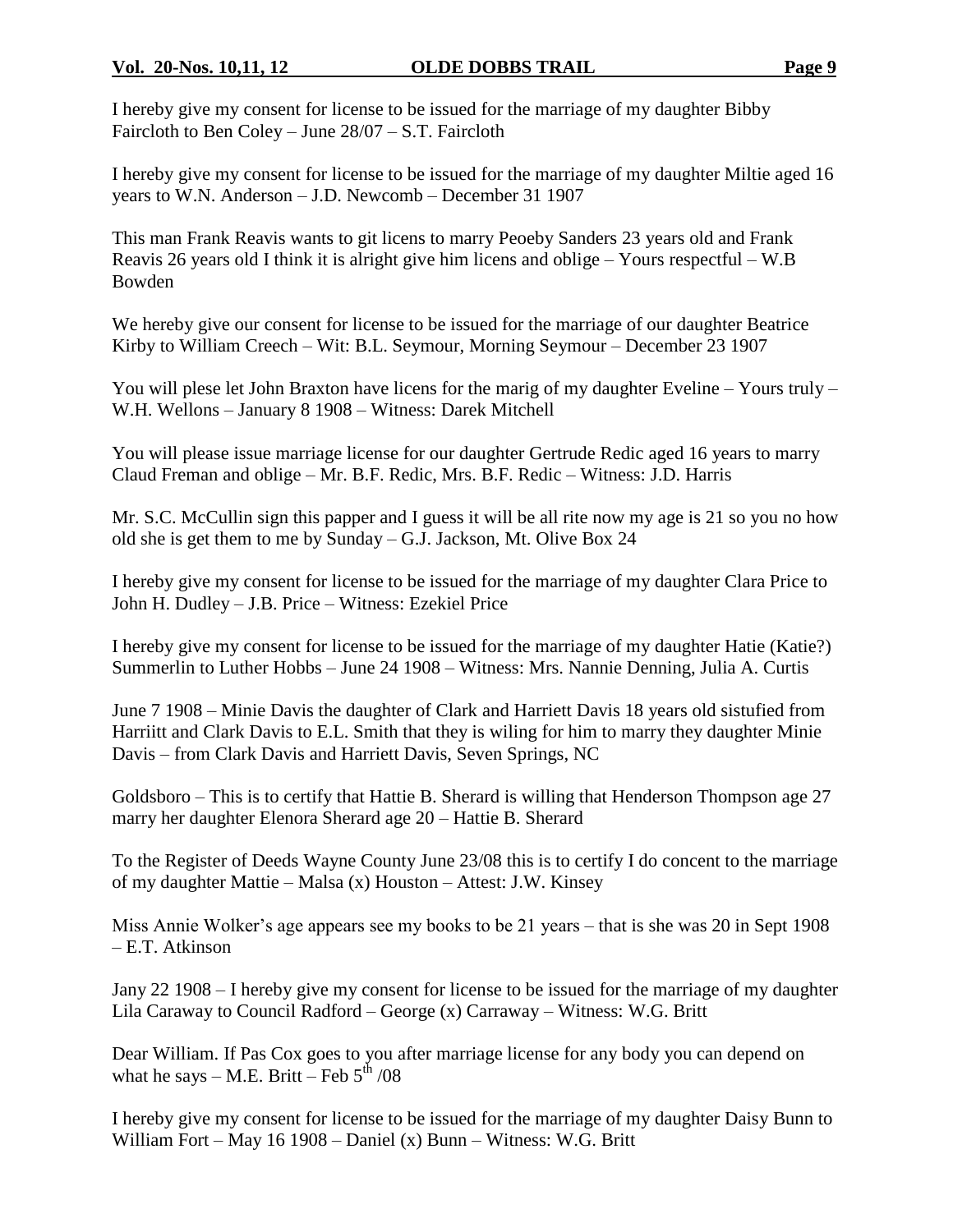Faro, NC – January 15 1908 – This is to certify that James Reid 23 years old has petitioned for license to unite in wedlock to Miss Daisy Bunn 18 years old. It is agreeable with their parents, namely Julious Reid and Love? Reid –Daniel Bunn and Rena Bunn

Mr. Britt – you may issue licens for my daughter age 17 years sined buy parents – Richard Mozingo, Ellen Mozingo –Witness: J.D. Jinnett

Goldsboro –Mr. Britt –let Wiley Howell have papper for Lovie Reeves she is 17 years old –her mother, Ella Reeves – Witness: Wiley Howell

I hereby give my consent for license to be issued for the marriage of my daughter Ruth Radford to George Smith – S.B. Radford – June  $20^{th}$  1908

Goldsboro, Sept 11 1908 – Plese let Thedia Shadding have license I am willing for my girl to marry this Boy, she is 19 years old – Mahala Moring

Goldsboro, Dec 21 1907 – Dear sir, you can issue licens to Mr. Burklin Cartes for my daughter Miss Lizzie Strickland age 19 years –David Strickland Father, Mishey Strickland Mother

Mt. Olive, Feb 27 1908 – My daughter and Mr. Casey wont to get married and I have no objections to it she is 18 years old so please let him have the licens –J.B. Price, Miss Jessie Price

Dec. 22 1910 –I hereby consent to the marriage of my daughter Sally Moye to marry Herman Vinson –Ben Moye & Lue Moye –Witness: Tobe Garris

Dec 22 1910 –I do hereby give my consent to the marriage of my daughter Ina Langston to R. H. Garris – J.R. Langston (Father), Amelia Langston (Mother) – Witness: Tobe Garris

I hereby give my consent for license to be issued for the marriage of my daughter Lillie Blanch Dickerson to E.T. Faircloth – June 13 1908 – P.B. Dickerson – Witness: A.P. Carter

Seven Springs – Mar 2 1908 – It will be alright for you to issue license for Jessie Sutton and Clevand Price –Clarence Sutton

Goldsboro, Nov 7/09 –I here by certify that I am willing for T.B. Pate to marry my daughter Julia Pelt –J.W. (x) Pelt –Witness: Jno. R. Gardner, H.B. Pate, C.J. Best Jr.

Goldsboro, Jany 18 1908 –I hereby give my consent for license to be issued for the marriage of my daughter Betsey May Hobbs to J.W. Taylor –Mrs. T.S. (x) Hobbs –Wit: Geo. W. Ramsey

Oct 23d 1909 –Annie May Elizabeth Law, a minor female, the niece of my wife having been committed to my care by order of the Court, issued in Savannah, Georgia, I hereby give my consent to her marriage with B.B. Wiggins, of said city of Savannah, acting as her guardian, & under the authority of said care of Court – A.T.  $(x)$  Johnson – Witness: J.A. Washington

I hereby give my consent for license to be issue for the marriage of my daughter Amy Pearsall to Henry Kornegay – Mch 5 1909 – Adline Pearsall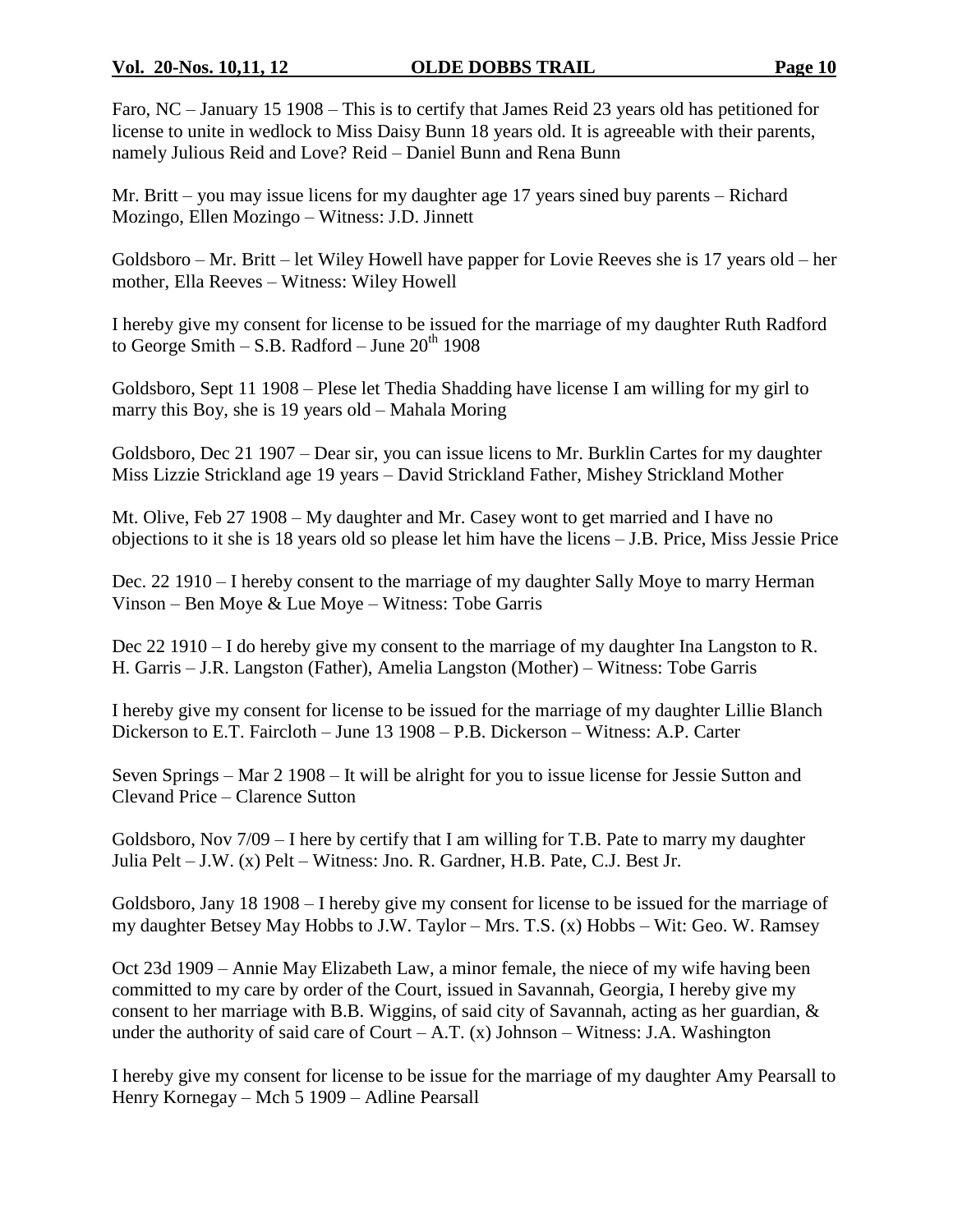#### **OLD DOBBS COUNTY GENEALOGICAL SOCIETY**

Wayne County Historical Association

#### **PURPOSE**

To preserve the history of Old Dobbs County and the history and genealogy of its families. To promote friendship and exchange information.

#### **ADVANTAGES OF MEMBERSHIP**

Quarterly issues of the newsletter "OLDE DOBBS TRAIL" Free Queries in the newsletter for members. Guest speakers and lectures at meetings.

#### **NEXT MEETING**

**October 23 at 10:00 a.m. Wayne County Library 1001 East Ash Street, Goldsboro**

**APPLICATION FOR MEMBERSHIP OR RENEWAL (Annual Membership from 1 Jan to 31 Dec)**

|                    |                                                                                                     |  | New member |
|--------------------|-----------------------------------------------------------------------------------------------------|--|------------|
| Change of Address: |                                                                                                     |  |            |
|                    |                                                                                                     |  |            |
|                    |                                                                                                     |  |            |
|                    |                                                                                                     |  |            |
|                    |                                                                                                     |  |            |
|                    |                                                                                                     |  |            |
|                    | <b>Payable to:</b> Old Dobbs County Genealogical Society<br>P.O. Box 617, Goldsboro, NC 27533-0617. |  |            |